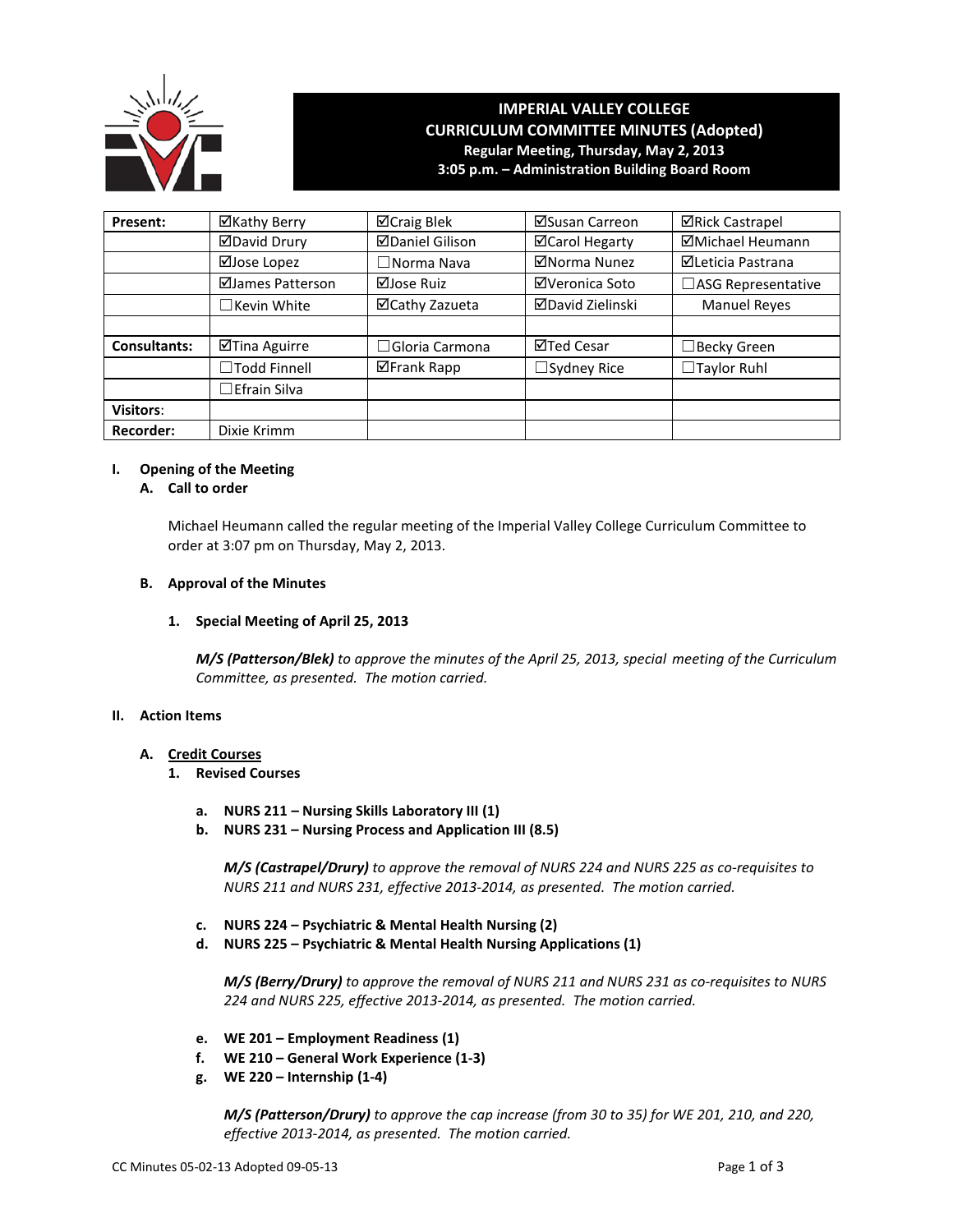# **B. Degrees and Certificates**

# **1. Revised Certificate**

**a. Business Office Technician Certificate**

*M/S (Soto/Blek) to approve the removal of BUS 260 from the required courses for the certificate, reduction of unit value from 28 to 25, for the Business Office Technician Certificate, effective 2013-2014, as presented. The motion carried.*

#### **C. Distance Education Courses – Addendum Documentation**

#### **a. CDEV 230 – School Age Child Development (3)**

*M/S (Patterson/Blek) to approve the Distance Education Addendum for CDEV 230, effective 2013-2014, to provide greater access and allow the inclusion of all modalities of learning, as presented. The motion carried.*

# **D. Approval of 2013 – 2014 Meeting Calendar**

*M/S (Castrapel/Blek) to approve the Curriculum Committee meeting calendar for the 2013 – 2014 academic year, as corrected. The motion carried.*

- The most important change was to move the catalog deadline to the last meeting in December.
- Items must be submitted by Thursday, December 5, 2013 for approval at the January/February meetings for inclusion in the 14-15 catalog.
- Course revisions not affecting catalog will continue to be approved for the remaining meetings.
- The years indicated on the months were corrected. The revised calendar will be sent out via email.

#### **III. Discussion Items**

None

# **IV. Information Items**

- Kathy, Michael, Dixie, and Veronica will be attending the upcoming Curriculum Institute in July. We will report back to the committee in the Fall.
- Veronica CSUs may be looking at revising their curriculum to address repeatability; to show progression is important to CSUs.
- 350 hour limit for Athletics is unclear when factoring in summer sessions and out of season courses, information will be provided as colleges throughout the state discuss solutions.

# **V. Other Items**

None

#### **VI. Next Regular Meeting: SEPTEMBER 5, 2013, 3:05pm in the Board Room.**

#### **VII. The meeting adjourned at 3:26 p.m.**